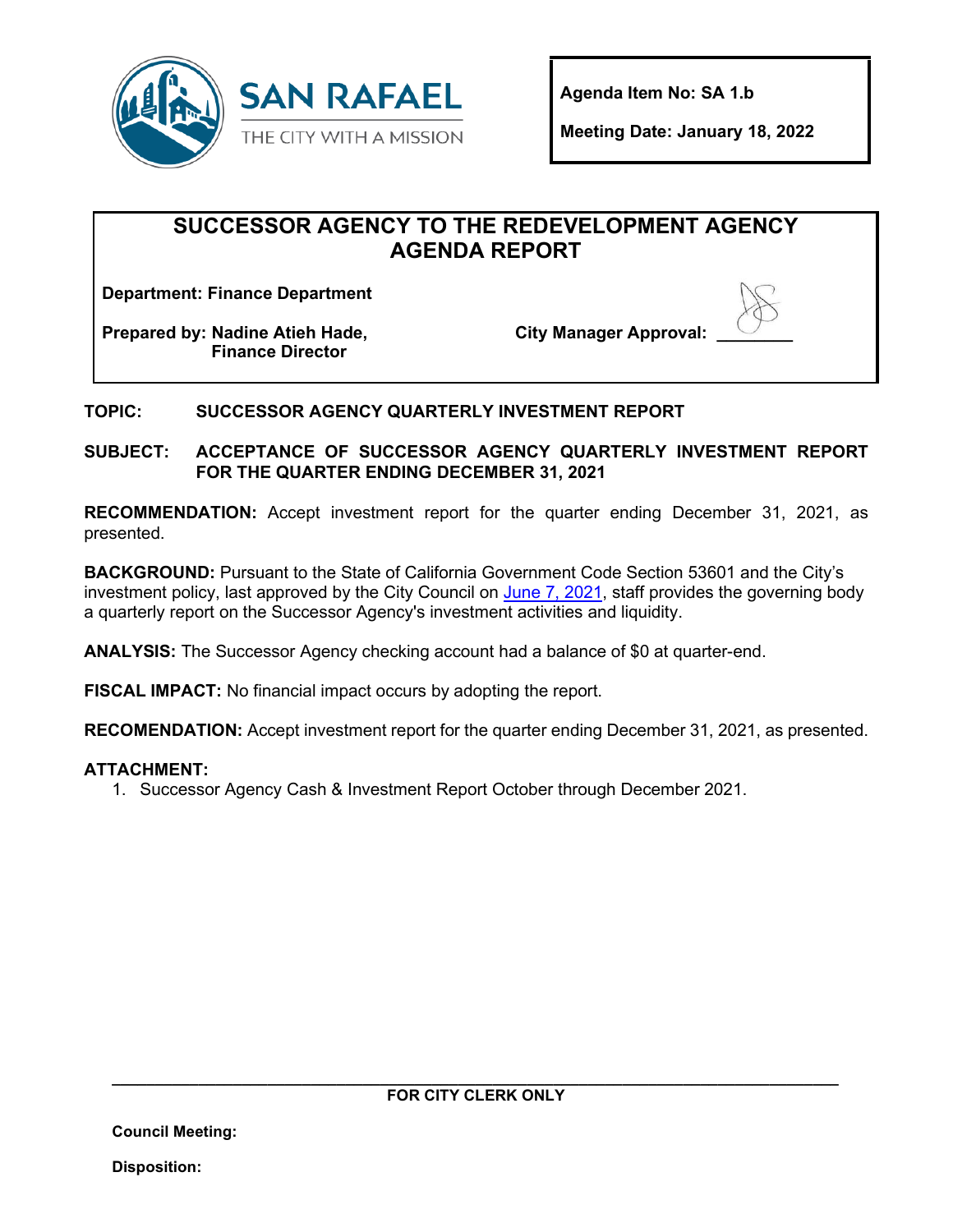#### **TREASURER'S CERTIFICATION**

I CERTIFY THAT ALL INVESTMENTS MADE ARE IN CONFORMANCE WITH SUCCESSOR AGENCY'S APPROVED INVESTMENT POLICY AND STATE INVESTMENT REGULATIONS. THE SUCCESSOR AGENCY HAS SUFFICIENT LIQUIDITY TO MEET ALL OF THE OBLIGATIONS REQUIRED DURING THE NEXT SIX-MONTH PERIOD, SUBJECT TO OVERSIGHT BOARD APPROVAL OF OBLIGATIONS AND THE SUBSQUENT TIMELY COUNTY DISBURSEMENT OF FUNDS.

Madine atich Hade

Nadine Atieh Hade Finance Director